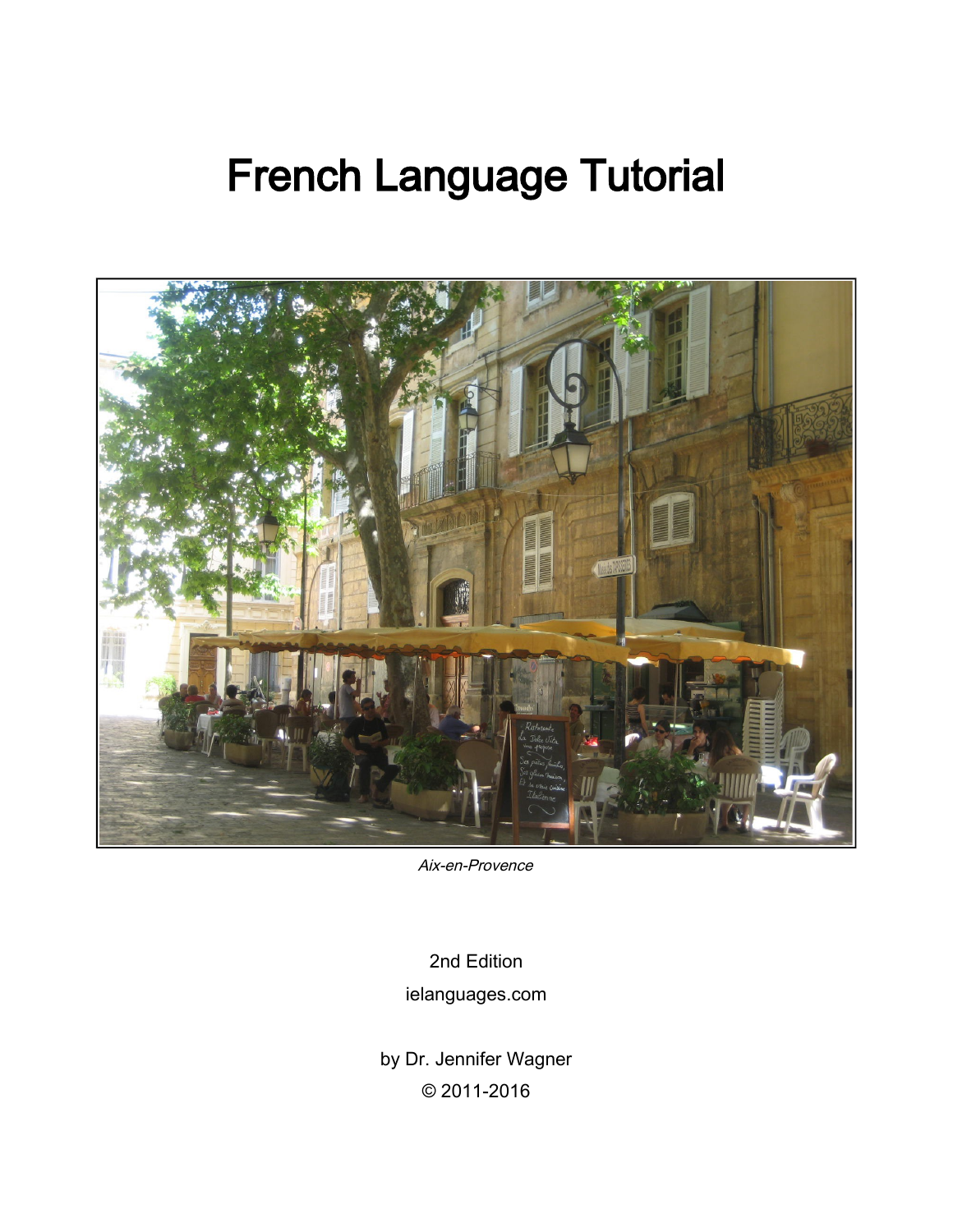#### **Introduction**

The second edition of French Language Tutorial is a grammar and vocabulary review of the French language with many sample sentences, informal and slang vocabulary, as well as information about French culture for English-speakers living in France. This new edition has been redesigned in an order that encourages progression and repetition of language skills over time. Many of the vocabulary lists include cross-references to similar topics for easier review of previously learned vocabulary.

The first appendix includes extended vocabulary lists that reach beyond introductory or even intermediate French courses, especially with respect to cultural vocabulary specific to certain situations that students or expats in France may experience. The second appendix is an overview of French pronunciation for speakers of American English. An alphabetical index is included after the appendices.

IPA (International Phonetic Alphabet) symbols are used for pronunciation for all of the verb conjugations and the majority of the vocabulary lists. If you do not know the IPA, sample words are provided in English that contain similar sounds, but there are some vowel sounds in French that do not exist in English.

In addition, all of the vocabulary lists, verb conjugations, and sample sentences have been recorded by three native French speakers so that you can listen and read along at the same time. The accompanying mp3s are included in the original product file as a .rar file which can be easily extracted using WinRAR or another program.

Please send any comments, suggestions, or corrections to ielanguages@gmail.com

Thank you for supporting ielanguages.com by buying this book. Please visit www.ielanguages.com/store/ for more language books.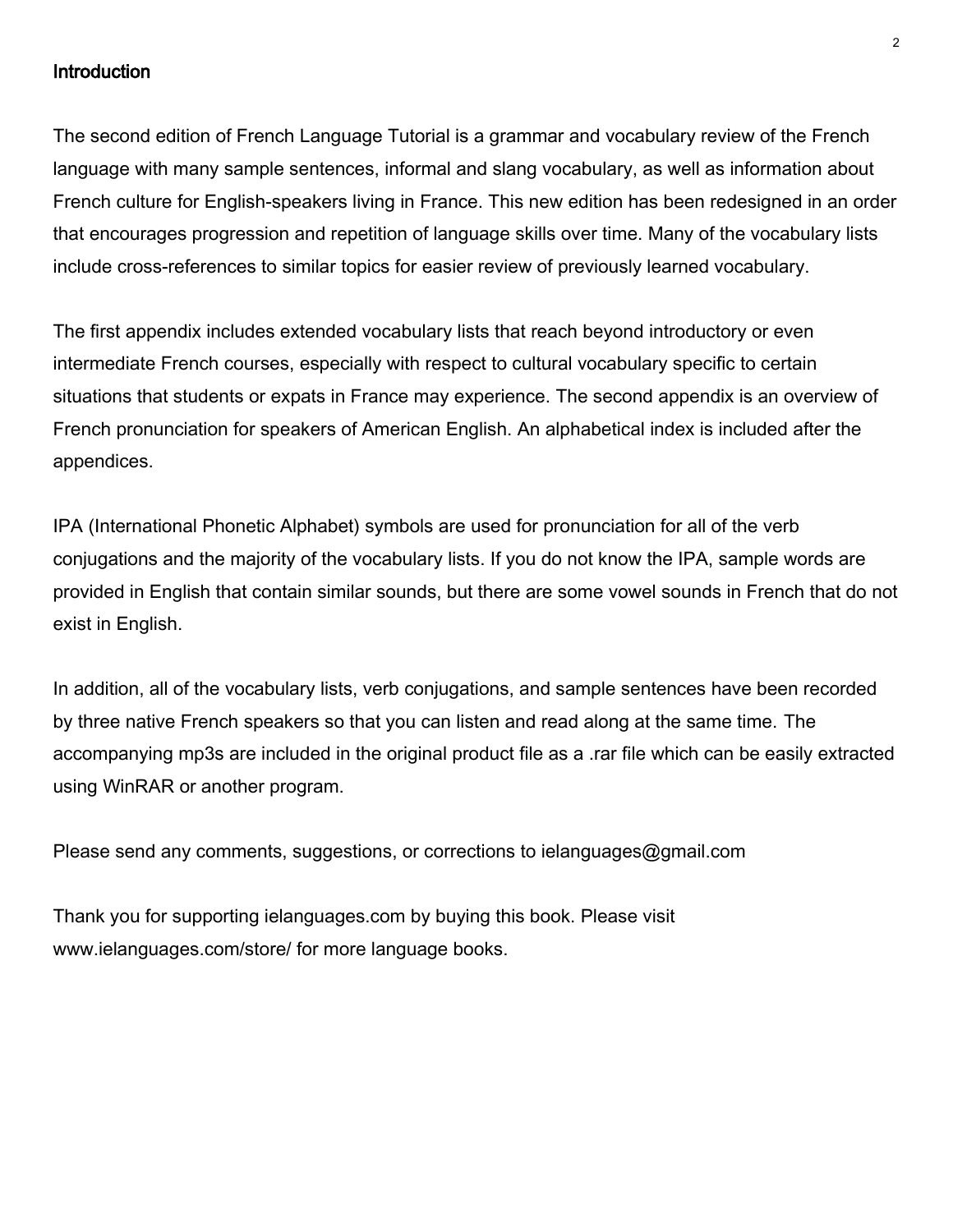## **Table of Contents**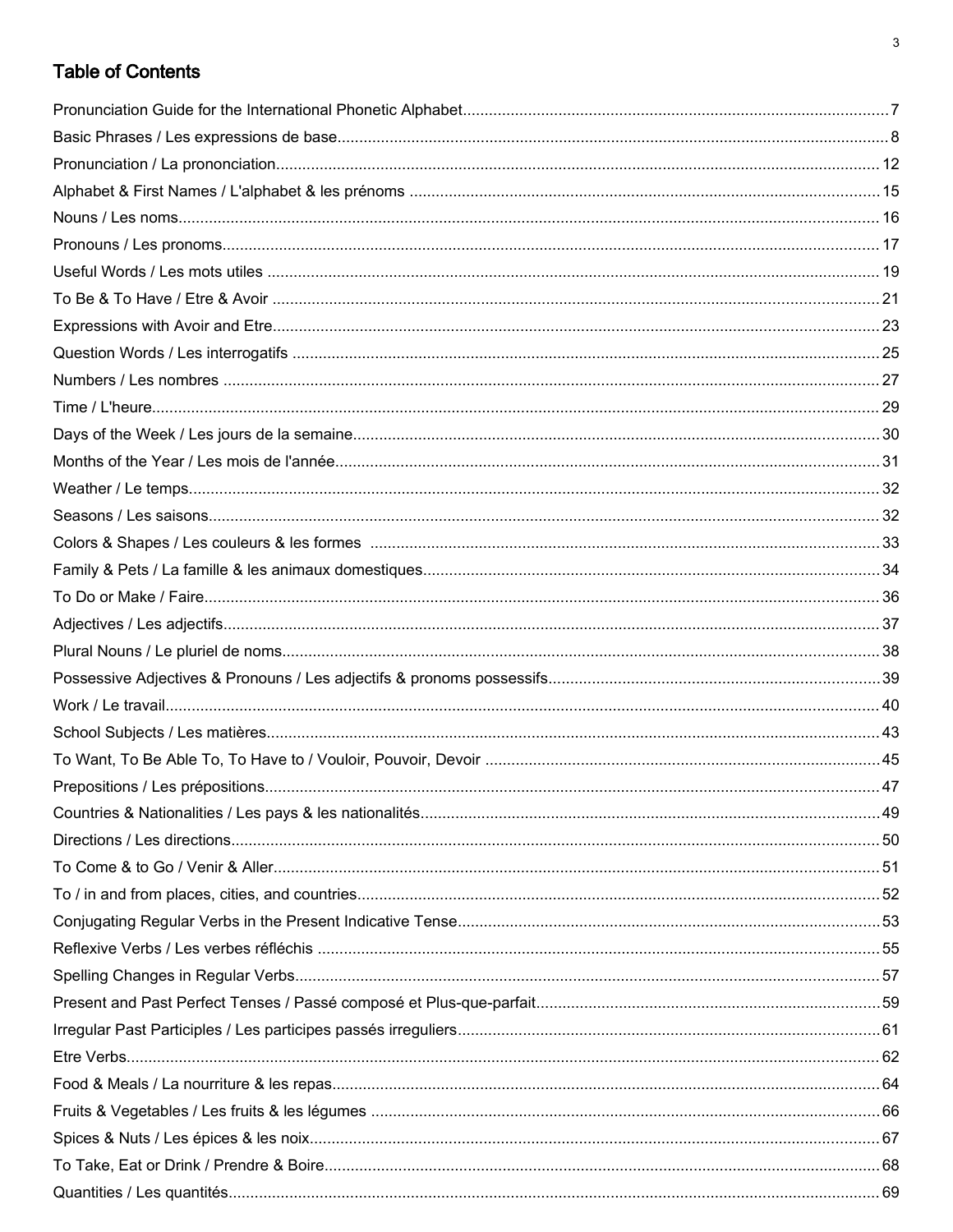| $\overline{4}$ |
|----------------|
|                |
|                |
|                |
|                |
|                |
|                |
|                |
|                |
|                |
|                |
|                |
|                |
|                |
|                |
|                |
|                |
|                |
|                |
|                |
|                |
|                |
|                |
|                |
|                |
|                |
|                |
|                |
|                |
|                |
|                |
|                |
|                |
|                |
|                |
|                |
|                |
|                |
|                |
|                |
|                |
|                |
|                |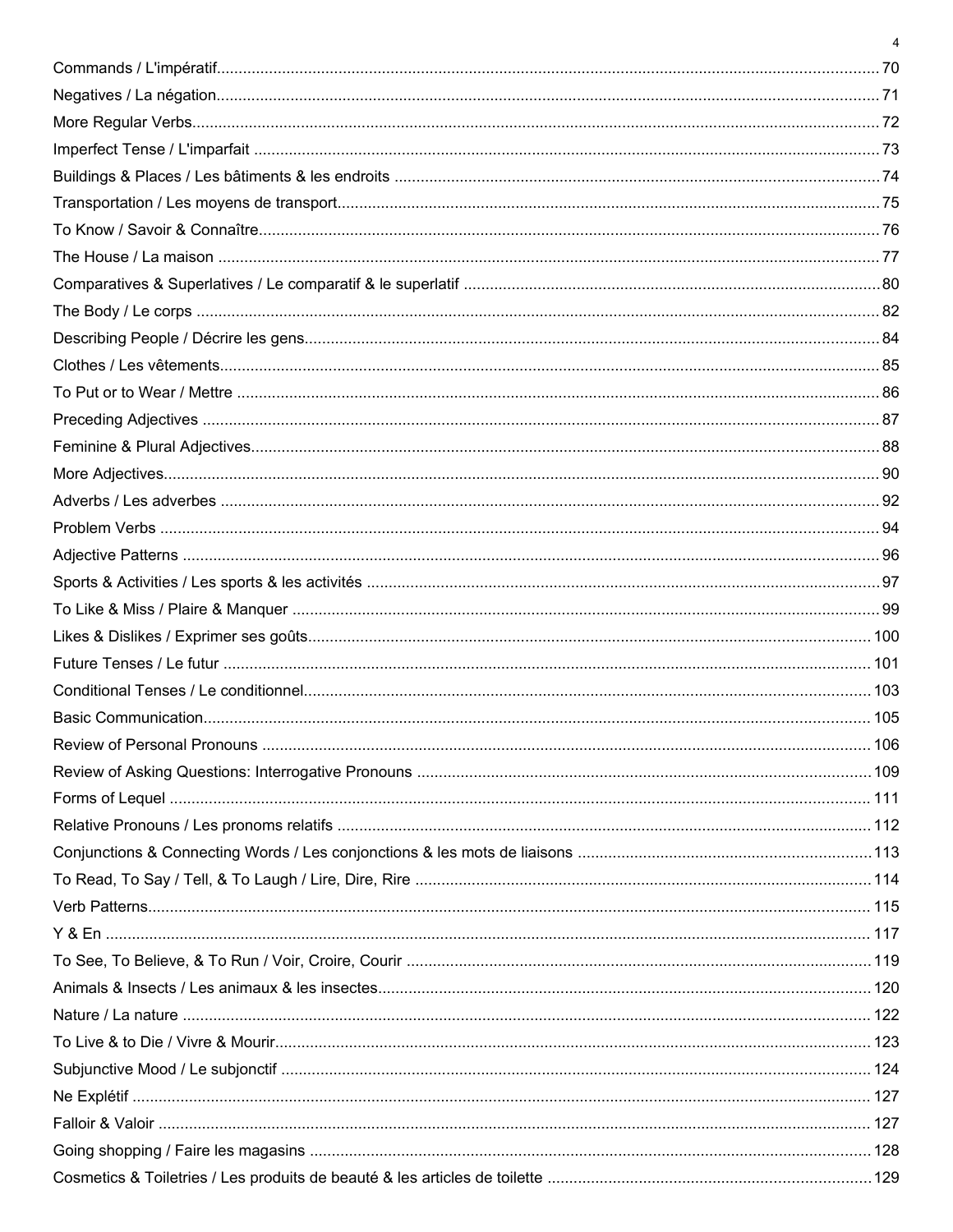| 5 |
|---|
|   |
|   |
|   |
|   |
|   |
|   |
|   |
|   |
|   |
|   |
|   |
|   |
|   |
|   |
|   |
|   |
|   |
|   |
|   |
|   |
|   |
|   |
|   |
|   |
|   |
|   |
|   |
|   |
|   |
|   |
|   |
|   |
|   |
|   |
|   |
|   |
|   |
|   |
|   |
|   |
|   |
|   |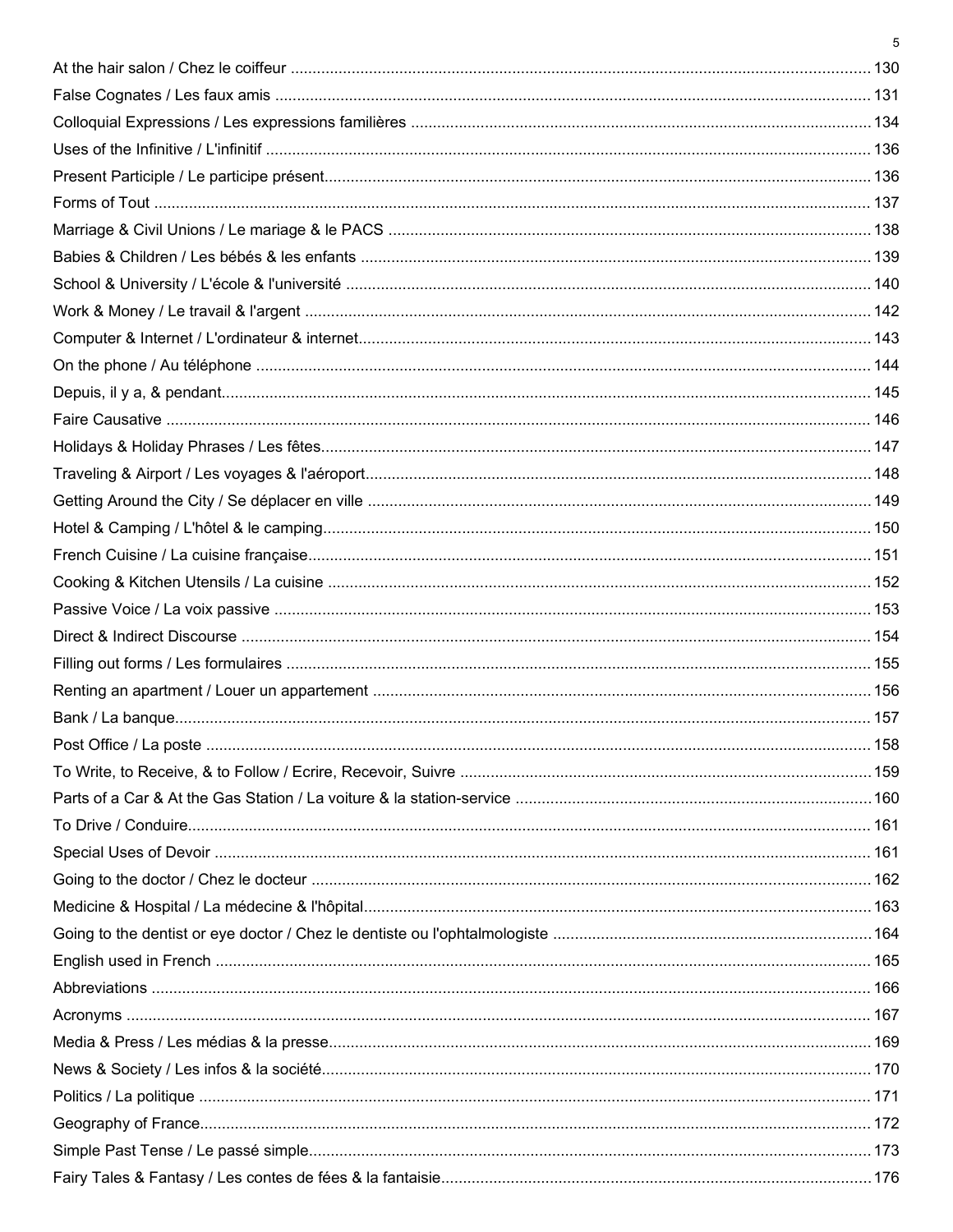| 6 |
|---|
|   |
|   |
|   |
|   |
|   |
|   |
|   |
|   |
|   |
|   |
|   |
|   |
|   |
|   |
|   |
|   |
|   |
|   |
|   |
|   |
|   |
|   |
|   |
|   |
|   |
|   |
|   |
|   |
|   |
|   |
|   |
|   |
|   |
|   |
|   |
|   |
|   |
|   |
|   |

| Inde <sup>®</sup> |
|-------------------|
|-------------------|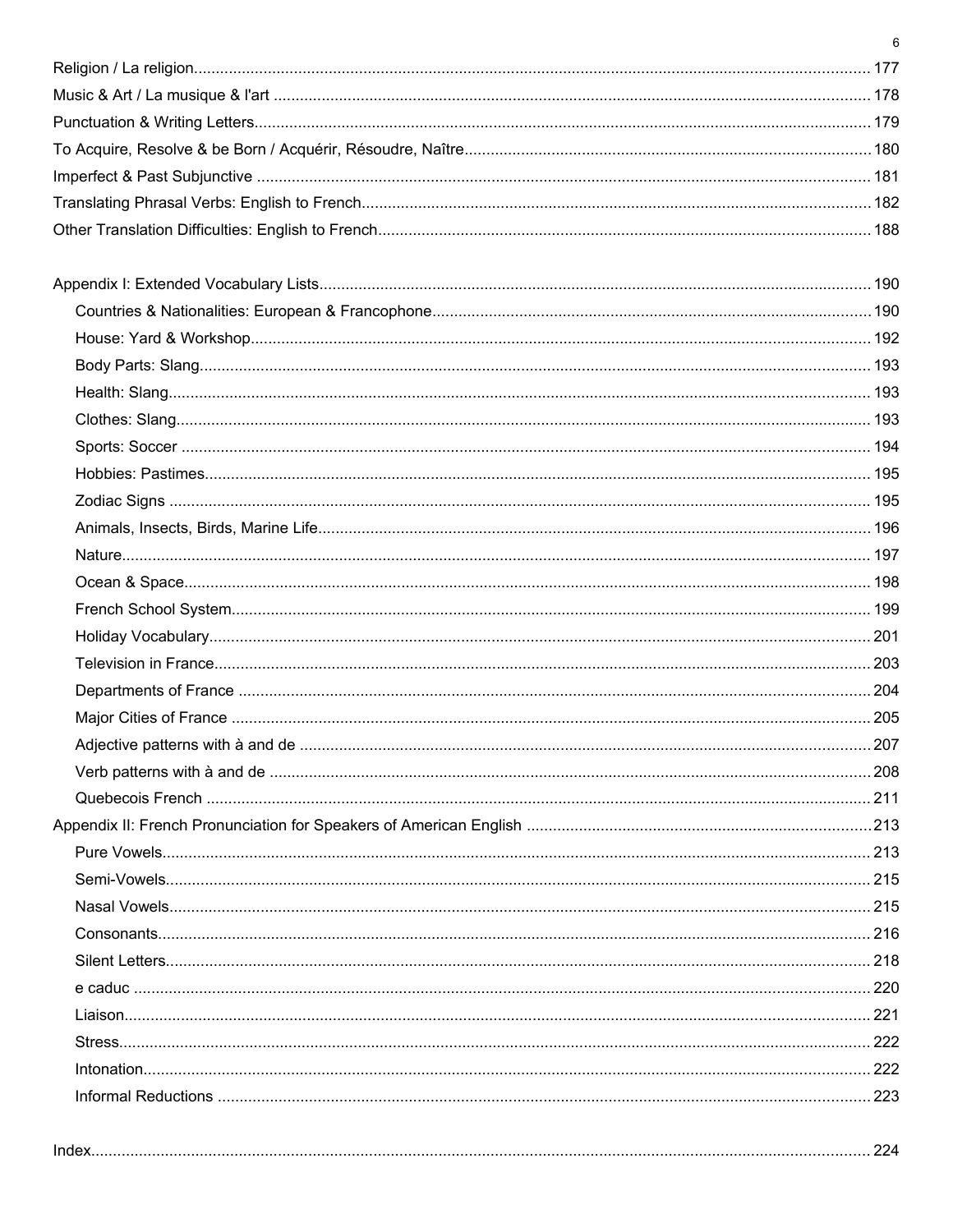#### Pronunciation Guide for the International Phonetic Alphabet

Below are all of the vowel and consonant symbols used in this book for the French language. Sounds in gray do not exist in English.

|          | <b>English + French Vowels</b> |          |        | <b>French Vowels Only</b> |                    | <b>Nasal Vowels</b> |             |
|----------|--------------------------------|----------|--------|---------------------------|--------------------|---------------------|-------------|
| a        | father                         | $\alpha$ | pâte * | long /a/                  | ã                  | dent                |             |
| e        | bait                           | Ø        | yeux   | rounded /e/               | $\tilde{\epsilon}$ | bain                |             |
| ε        | bet                            | œ        | sœur   | rounded /ɛ/               | õ                  | long                |             |
| i        | she                            | y        | tu     | rounded /i/               | œ                  | brun *              |             |
| O        | no                             |          |        |                           |                    | Semi-Vowels         |             |
| C        | law                            |          |        |                           | ų                  | huit                | $/y/ + 11/$ |
| $\Theta$ | sofa                           |          |        |                           |                    | yes                 |             |
| u        | you                            |          |        |                           | w                  | we                  |             |

The English vowels /ɪ/ as in did, /ʊ/ as in put, and /æ/ as in bat are not found in native French words. All vowels in French are pure, i.e. they are not diphthongs as in English. The so-called long vowels in English tend to have a second sound, either /j/ or /w/. For example, play is pronounced /plej/ instead of /ple/. Be sure to never pronounce the /j/ or /w/ after pure vowels in French.

The vowel /a/ is not pronounced in all dialects of French, and it is being replaced by /a/. Similarly, the nasal vowel /œ̃/ is being replaced by /ɛ̃/.

#### **Consonants**

| b | big         | m            | man     | s | sing           |
|---|-------------|--------------|---------|---|----------------|
| d | dog         | n            | note    |   | shy            |
|   | fun         | ŋ            | canyon  |   | train          |
| g | gold        | ŋ            | parking | v | vase           |
| k | cat         | p            | poor    | z | zebra          |
|   | <b>lose</b> | $\mathsf{R}$ | rire    | 3 | genre, measure |

The sounds /tf/ as in church and /dʒ/ as in judge are not found in native French words. French /R/ is probably the only consonant that will give you much trouble.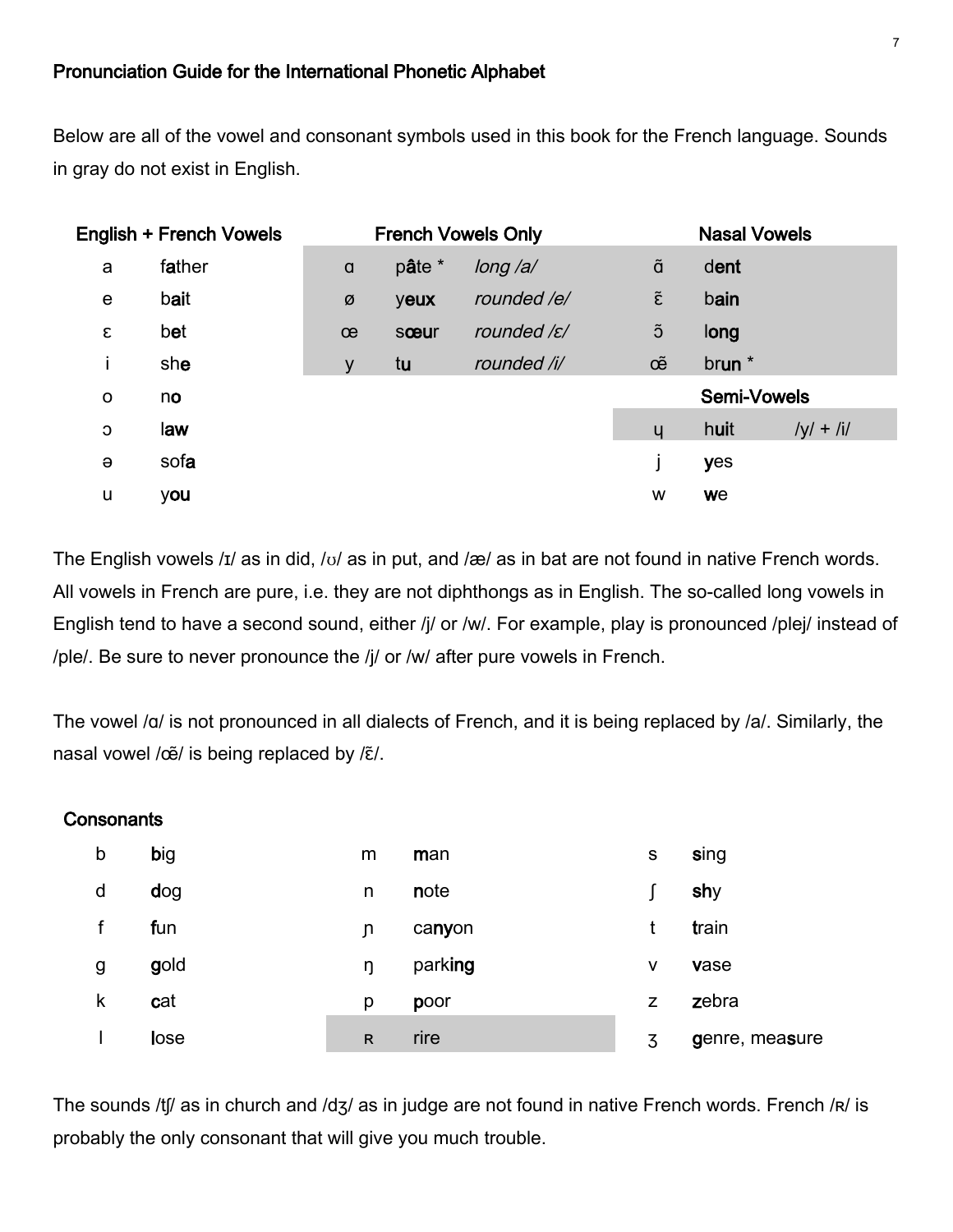# Basic Phrases / Les expressions de base

| <b>Bonjour</b>         | /bɔ̃ʒur/              | Hello / Good day / Good morning                                 |
|------------------------|-----------------------|-----------------------------------------------------------------|
| <b>Bonsoir</b>         | /bɔ̃swar/             | Good evening                                                    |
| Au revoir              | $/$ $OR(θ)$ vwar $/$  | Goodbye                                                         |
| <b>Salut</b>           | /saly/                | Hi / Bye                                                        |
| S'il vous plaît        | /sil vu plɛ/          | Please (formal)                                                 |
| S'il te plaît          | /sil ta plɛ/          | Please (informal)                                               |
| Merci (beaucoup)       | /mɛrsi boku/          | Thank you (very much)                                           |
| Je vous en prie        | /za vu zã pri/        | You're welcome (formal)                                         |
| De rien / Je t'en prie | /də riɛ̃//ʒə tɑ̃ pri/ | You're welcome (informal)                                       |
| Bonne journée          | /bon zurne/           | Have a nice day                                                 |
| Pardon                 | /pardɔ̃/              | Excuse me (passing through) / Sorry (stepped on foot)           |
| Excusez-moi            | /ekskyze mwa/         | Excuse me (getting attention) / I'm sorry (more formal apology) |
| Je suis désolé(e)      | /za sui dezole/       | I'm sorry                                                       |
| Oui / Non              | /wi/ /nɔ̃/            | Yes / No                                                        |
| <b>Monsieur</b>        | /məsjø/               | Mr. / Sir                                                       |
| <b>Madame</b>          | /madam/               | Mrs. / Ma'am                                                    |
| Mademoiselle           | /madwazɛl/            | <b>Miss</b>                                                     |
| Enchanté(e)            | /ãfãte/               | Nice to meet you                                                |
| À bientôt              | /a bjɛ̃to/            | See you soon                                                    |
| À tout à l'heure       | /a tu ta lœR/         | See you in a little while                                       |
| À plus tard            | /a ply tar/           | See you later                                                   |
| À demain               | /a dəmɛ̃/             | See you tomorrow                                                |
| Allons-y               | /alõ zi/              | Let's go                                                        |
| <b>Bonne nuit</b>      | /bon nui/             | Good night (only said when going to bed)                        |

### Questions & Responses

| Comment allez-vous?       | /komã tale vu/                       | How are you? (formal)     |
|---------------------------|--------------------------------------|---------------------------|
| Je vais bien              | $\frac{1}{3}$ θ νε bjε $\frac{1}{2}$ | I'm fine (formal)         |
| Très bien / mal / pas mal | /tre bjɛ̃/ /mal/ /pa mal/            | Very good / bad / not bad |
| Ça va ?                   | /sa va/                              | How are you? (informal)   |
| Ça va.                    | /sa va/                              | I'm fine (informal)       |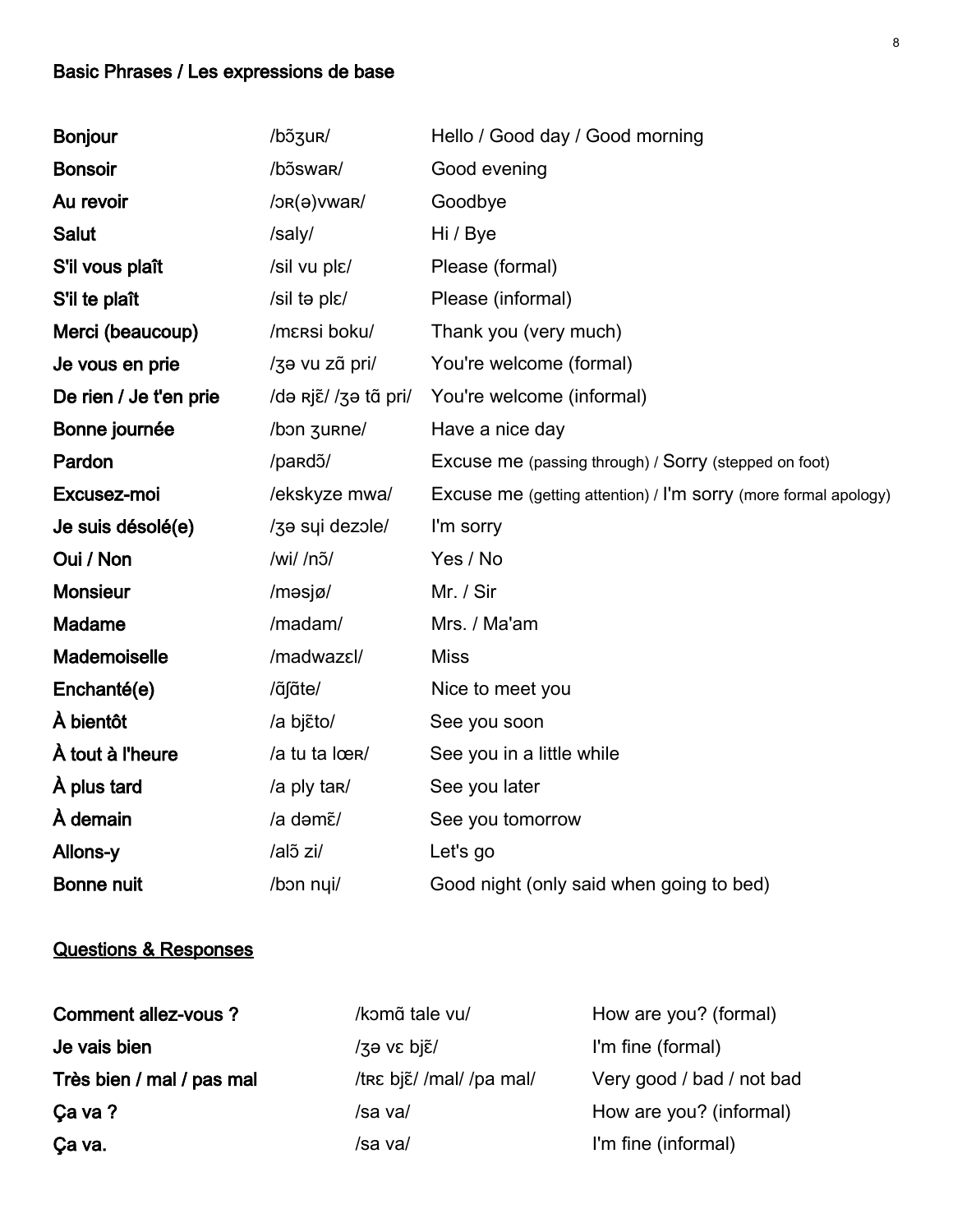Comment vous appelez-vous ? /kɔmɑ̃ vu zaple vu/ What's your name? (formal) Tu t'appelles comment ? /ty tapɛl kɔmɑ̃/ What's your name? (informal) Je m'appelle... *I*se mapell *a* mapell **My name is...** *I*se mapell **My** name is...

Je suis de... **Je suis de...** And *I* am from...

Je viens de... *Je* viens de... *J*<sub>3</sub> *i*s viens de *l s i*s viens de *l s i*s viens de *l s i*s viens de *l s is viens de l is viens de l**is viens de l**is viens de l* **<b>***is viens de l**is viens de* 

J'habite à... /ʒabit a/ I live in...

 $J'ai$  ans.  $\frac{1}{3}$  ans.  $\frac{1}{3}$  ans.  $\frac{1}{3}$  and  $\frac{1}{3}$  and  $\frac{1}{3}$  and  $\frac{1}{3}$  and  $\frac{1}{3}$  and  $\frac{1}{3}$  and  $\frac{1}{3}$  and  $\frac{1}{3}$  and  $\frac{1}{3}$  and  $\frac{1}{3}$  and  $\frac{1}{3}$  and  $\frac{1}{3}$  and  $\frac{1}{3}$  an

Je parle allemand. *I*zə parl almã/ I speak German. Je ne parle pas espagnol. /ʒə nə parl pa ɛspanɔl/ I don't speak Spanish.

Je comprends *l*zə kɔ̃pʀɑ̃/ I understand Je n'ai pas bien compris /ʒə ne pa bjɛ̃ kɔ̃pʀi/ I didn't understand **Comment ?** / /komɑ̃/ What? Pardon?

J'ai besoin d'aide. *//*ʒe bəzwɛ̃ dɛd/ **I** need help.

Vous êtes d'où ? /vu zɛt du/ Where are you from? (formal) Tu es d'où ?  $/$ ty  $\epsilon$  du $/$  Where are you from? (informal)

Vous venez d'où ? /vu vəne du/ Where do you come from? (formal) Tu viens d'où ?<br>
/ty viɛ̃ du/ Where do you come from? (informal)

Où habitez-vous ?  $\sqrt{u}$  abite vu/ Where do you live? (formal) Tu habites où ? */ty abit u/* Where do you live? (informal)

Quel âge avez-vous ? */kɛl ɑʒ ave vu/* How old are you? (formal) Tu as quel âge ?  $/$  /ty  $\alpha$  kɛl  $\alpha$ /  $\alpha$  How old are you? (informal)

Parlez-vous français ? /parle vu frɑ̃sɛ/ Do you speak French? (formal) Tu parles anglais ? /ty parl ɑ̃glɛ/ Do you speak English? (informal)

Comprenez-vous? //kɔ̃pRəne vu/ Do you understand? (formal) Tu comprends? /ty kɔ̃pʀɑ̃/ bo you understand? (informal)

Pouvez-vous m'aider ? /puve vu mede/ Can you help me? (formal) Tu peux m'aider ? /ty pø mede/ Can you help me? (informal)